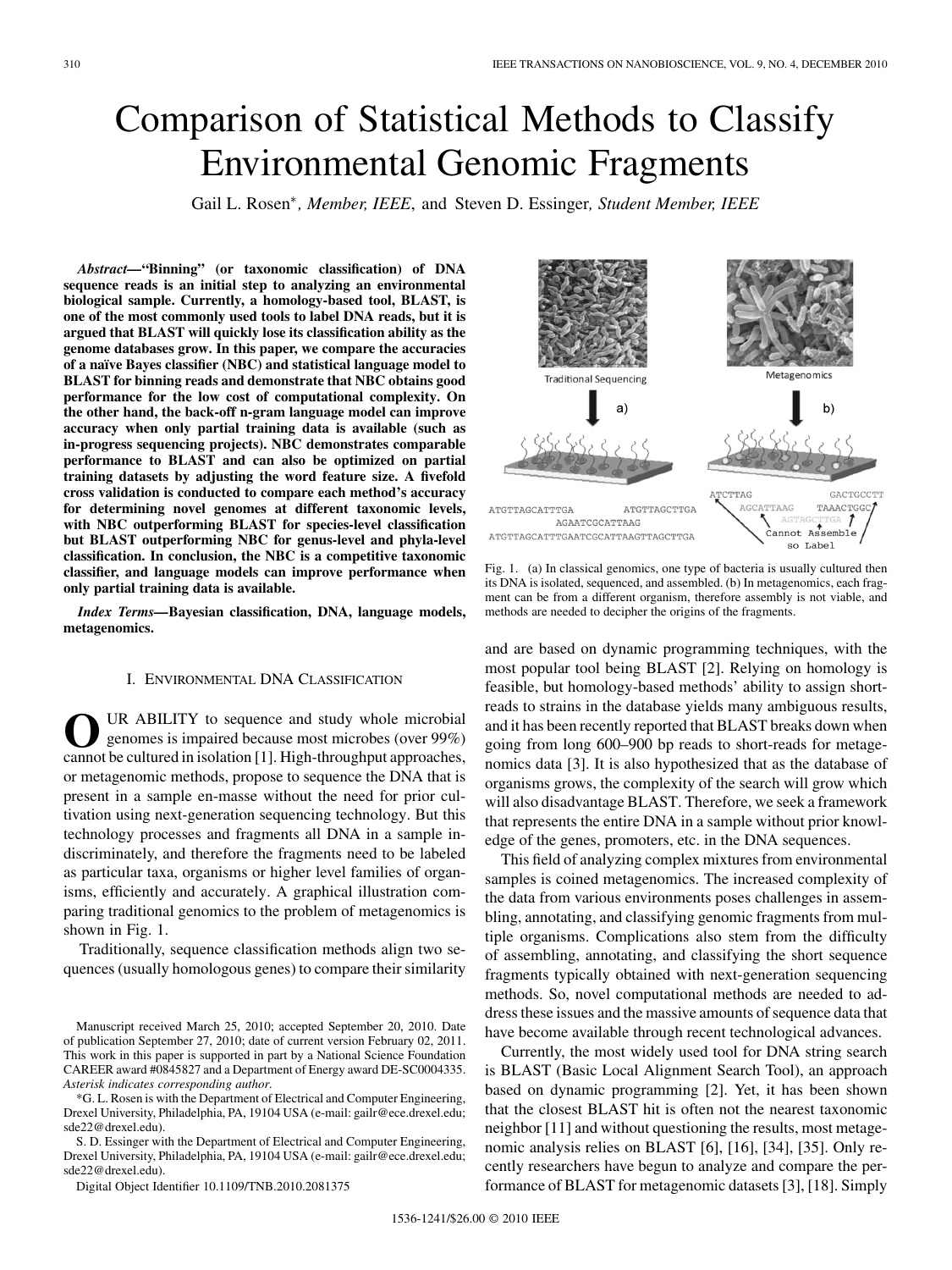| Features          | Classifier                              | Published Method                        |  |
|-------------------|-----------------------------------------|-----------------------------------------|--|
| Homology-based    | Nearest-Neighbor                        | <b>BLAST</b> [2]                        |  |
|                   | Nearest-Neighbor & Last Common Ancestor | MEGAN [6]                               |  |
| Composition-based | Naïve Bayesian                          | Sandberg et al. [7]                     |  |
|                   |                                         | RDP classifier (16S sequences only) [8] |  |
|                   |                                         | Rosen et al. [9]                        |  |
|                   | <b>Support Vector Machines</b>          | PhyloPythia [10]                        |  |

TABLE I METHODS FOR TAXONOMIC CLASSIFICATION

classifying genomic fragments based on a best BLAST hit will yield reliable results only if close relatives are available for comparison. While recently published MEGAN software relies on BLAST for analysis, it attempts to address this problem by classifying DNA fragments based on a lowest common ancestor algorithm (LCA) [6]. LCA allows fragments to generalize to a higher branch in the tree and not the nearest neighbor. Mavromatis *et al.* [19] show that homology-based approaches have lower specificity and hence are not very accurate. But, it has been shown that utilizing all the random sequence reads (RSRs) in a sample has comparable performance and can be faster and cheaper than extracting 16S rRNA genes alone [18]. Therefore, the naïve Bayes classifier and language models offer an interesting alternative to BLAST for processing mass amounts of randomly fragmented segments.

Signal processing and machine learning disciplines are wellequipped to solve problems where background noise, clutter, and jamming signals are commonplace. Hidden Markov models (HMMs), originally popularized for speech processing, have been used for over a decade for gene recognition [4], and it has been found that many techniques used in speech and text mining can now be applied to biology. Metagenomics allows the classification of millions of organisms and their genes, including identifying particular community differences and markers. Supervised and unsupervised machine learning methods, language models, linear classifiers, advanced Bayesian techniques, etc. are all promising to advance rapid annotation and comparison of samples. In this paper, we compare a Bayes classifier and statistical language model, which are able to identify significant features and classify sequences in a blind and high-throughput manner.

## II. SUPERVISED TAXONOMIC CLASSIFICATION

Supervised classification methods have traditionally been more popular, since unsupervised methods rely on intrinsic, possibly false, assumptions of the data. The disadvantage of supervised methods is the lack of sufficient data for training. Only a fraction of the species diversity exists in the current databases, and estimating diversity has been seen as unknowable as it is in constant change [5], making supervised approaches difficult to apply. However, as our knowledge of genomes expands, supervised methods hold promise to learn the data that will become available.

In this section, we review several methods in Table I.

*1) Homology-Based Approaches:* Many current approaches align sequenced fragments to known genomes using homology [3], [6], [11]–[16]. DNA is fragmented during sequencing so that the sequencer can "read" (or call the bases of) a relatively short length of DNA. Usually, the shorter the fragment, the shorter the time it takes to sequence, thereby driving next-generation technology. Short-reads are generally not unique, thus yielding ambiguous classifications, and this has cast doubt about their applicability to metagenomics [3], [11], [15]. Therefore, when classifying sequences, an important aspect is to assess methods for these short-reads.

When the Venter Institute first shotgun-sequenced fragments from the Sargasso Sea, the natural first step was to BLAST these sequences against the comprehensive Genbank database [12], [17]. However, the closest BLAST hit is often not the nearest neighbor [11]. Yet, without questioning the results, most metagenomic analysis relies on BLAST [6], [13], [16]. Only recently researchers have begun to analyze and compare the performance of BLAST for metagenomic datasets [3], [18]. Simply classifying genomic fragments based on a best BLAST hit will yield reliable results only if close relatives are available for comparison. While recently published MEGAN software relies on BLAST for analysis, it attempts to address this problem by classifying DNA fragments based on a lowest common ancestor algorithm (LCA) [6]. LCA allows fragments to generalize to a higher branch in the tree and not the nearest neighbor. Mavromatis *et al.* [19] show that homology-based approaches have lower specificity and hence are not very accurate. But, it has been shown that BLASTing all random sequence reads (RSRs) in a sample has comparable performance and can be faster and cheaper than extracting 16S sequences alone [18].

A notably relevant analysis demonstrates the drawbacks of using BLAST to identify short-reads from next-generation technology. For most metagenomics datasets to date, the significant BLAST hits only account for 35% of the sample [3]. Wommack *et al.* [3] take long-read metagenomic samples and randomly chooses a shorter read within the larger one. The performance of BLAST nucleotide annotation is compared to BLAST for protein function classification using Clusters of Orthologous Genes (COGs). Short-reads retrieve up to 11% of the sample with correct BLAST hits and significance. They find that shortreads tend to miss distantly related sequences and miss a significant amount of homologs found with long-reads. Therefore, improving short-read (less than 400 bp) taxonomic and functional classification are open problems.

*2) Composition-Based Approaches:* Besides homology, there are many sequence-composition based approaches [7]–[10], [20]–[28]. Compositional approaches use features of length- $N$  motifs, or  $N$ -mers, and usually build models based on the motif frequencies of occurrence. Intrinsic compositional structure has been instrumental in gene recognition through Markov models [4] and in tandem repeat detection [29], [30]. In [20]–[22], [24]–[28], evolutionary and classification methods are based on di-, tri-, and tetra-nucleotide compositions, which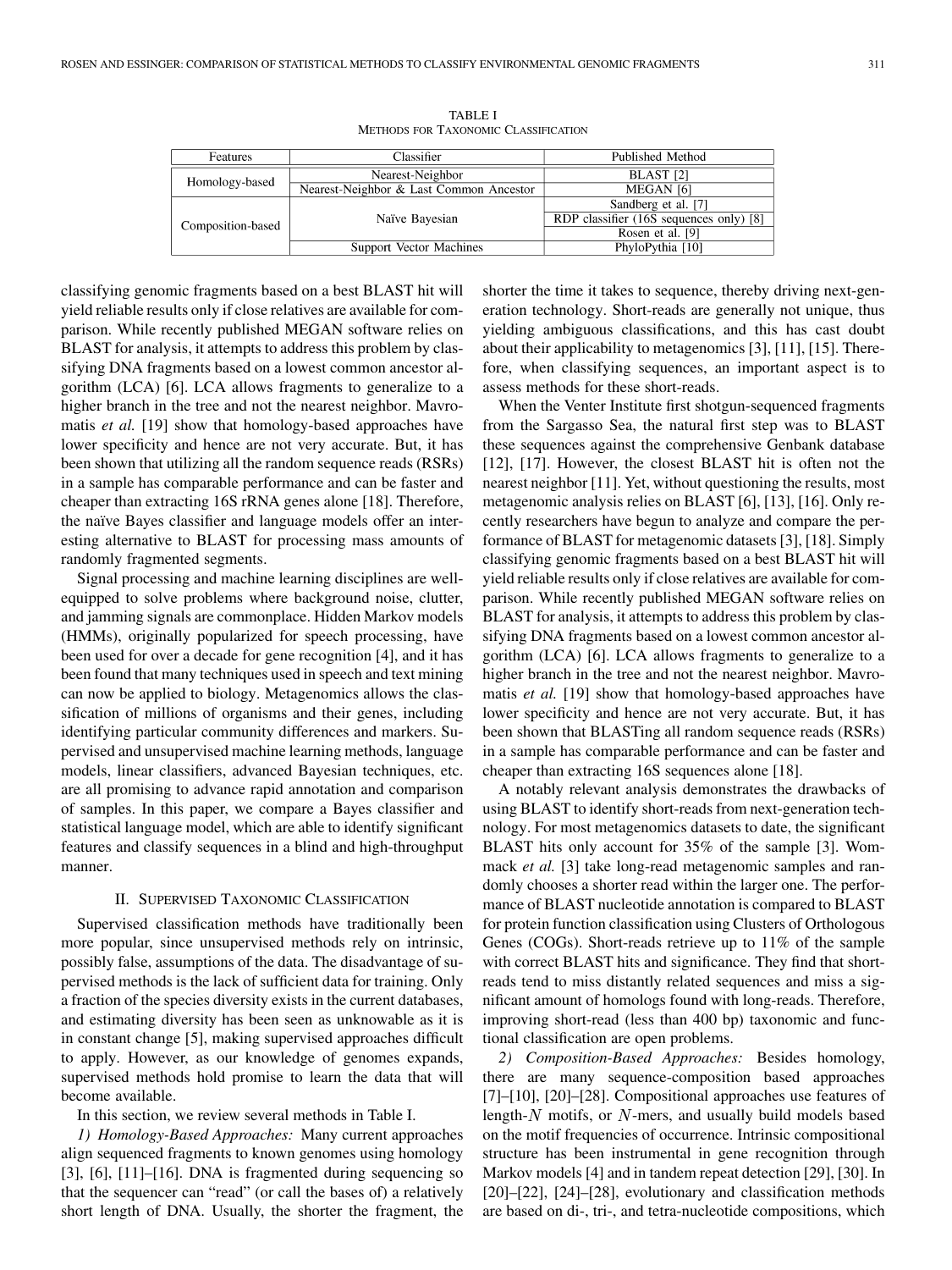soon lead researchers to look at longer oligos for genomic signatures [23]. Wang *et al.* [8] use a naïve Bayes classifier with 8 mers ( $N$ -mers of length 8) for 16S recognition. Researchers have since investigated ranges of different oligo-sized frequencies, with the initial pioneering work and the first naïve Bayes implementation by Sandberg *et al.* [7]. McHardy *et al.* [10] found that 5 mer and 6 mer signatures worked the best for support vector machine (SVM) classification, but they concluded that accurate classification only occurs for read-lengths that are >1000 bp. Sandberg *et al.* were able to obtain over 85% genome-accuracy performance for 400 bp fragments using 9 mers on a dataset of 28 species. Rosen *et al.* [9] took this further to show that the method can achieve 88% for 500 bp fragments, but more impressively, it can achieve 76% for strain-accuracy for 25 bp fragments.

Wang *et al.* [8] shows reasonable classification of 16S rRNA sequences while Rosen *et al.*'s [9] technique can use any fragment including reasonable performance on short-sequence reads. Because Manichanh *et al.* [18] shows RSR-based classification is advantageous to 16S, Rosen *et al.*'s approach has its advantages, especially since the approach achieves 76% accuracy for ALL 25 bp reads at the strain-level. Wang *et al.* verifies that with 16S rRNA sequences, one can get 83.2% accuracy (200 bp fragments) and 51.5% (50 bp) on the genus-level via a leave-one-out cross validation (CV) test set. For comparison, Rosen *et al.*'s naïve Bayes classifier (NBC) achieves 95% accuracy for 100 bp and 90% accuracy for 25 bp fragments on the species level.

The 1000+ completely sequenced microbial genomes, as of March 2010, are still an incomplete representation of extant diversity, as the microbial sequencing projects grow exponentially. Metagenomic data will produce a significant set of sequences that cannot be assigned to any known taxon, and the question arises how to estimate the number of unknown species. For example, Huson *et al.* show that anywhere between 10% and 90% of all reads may fail to produce any hits [6].

## III. CLASSICAL BAYESIAN CLASSIFICATION AND LANGUAGE MODELING

A naïve Bayes classifier (NBC) applies Bayes theorem for classification and is based on the assumption that each feature, in this case words, in the classification is independent of each other. This assumption has the advantage of greatly simplifying maximum likelihood estimation of unknown genome-conditional word occurrence probabilities. However, in statistical language models, these estimates are usually modified by application of a heuristic parameter-smoothing technique, that uses lower order word-lengths to avoid (overfitted) null estimates of words occurrences. It is hypothesized that such estimates will improve performance, and we show that it does in the case of higher level taxa recognition using partial training data. But we also show that a simple Bayesian classifier based on naïve assumptions is a competitive classifier for recognizing **novel** genomes of known taxa. We compare NBC and back-off n-gram language modeling with the current method used in bioinformatics, BLAST (Basic Local Alignment Search Tool).

# *A. Naïve Bayes Classification*

The NBC algorithm has been shown to perform well in complex situations, despite its strong independence assumption [31]. In this case, our features are composed of DNA words ( $N$ -mers).  $N$ -mers are DNA base sequences of length  $N$  that may or may not be overlapping, but are overlapping for our classifier. The classifier that is used maximizes the likelihood that a particular fragment comes from a specific genome and is defined as follows:

$$
l_{\max} = \underset{j}{\arg \max} \log (P(\mathbf{w}|C_j))
$$

$$
= \underset{j}{\max} \sum_{i=1}^{K} \log (P (b_i^{i+N}|C_j)))
$$
(1)

where  $w$  is the fragment made up of :  $K$  N mers, , with each  $i$ th  $N$ -mer consisting of nucleotide base history  $b_i^{i+N} = [b_i, b_{i+1}, \ldots, b_{i+N}].$  $C_j$  is the jth genome, and K is the number of words in the  $K*N$ -length fragment.

For small N, all possible N-mers are expected to exist. But as  $N$  gets large, the average word occurrence frequency decreases, and some words are unseen, or have null estimates, termed nullomers. The nullomers in the NBC case are given a low value, arbitrarily chosen as  $3.8 \times 10^{-14}$  instead of 0; this was calculated by taking 1 over the longest genome size. This ensures that when the log computations are performed, that a log probability of  $-\infty$  does not skew the summation, and that a final unique score can be given. The NBC assumptions are rudimentary; therefore, it is hypothesized that a more intelligent estimation of null estimates will improve performance. We aim to estimate word occurrences with a back-off n-gram language model in the next section.

## *B. Back-Off Modeling*

Back-off n-gram language modeling (shortened to "back-off modeling" for the rest of the paper) does not assume independence and is based on a conditional probability model. In the back-off model [32], the conditional probability of a series of nucleotide bases, b, given history h,  $p(\mathbf{b}|h)$ , is estimated according to the  $n-1$  precedent bases in  $h$ 

$$
P(b_i|h) = P\left(b_i|b_{i-(n-1)}^{i-1}\right) \tag{2}
$$

where  $b_{i-(n-1)}^{i-1} = [b_{i-(n-1)}, b_{i-(n-2)}, \ldots, b_{i-1}].$ -mers can be estimated according to the recursive context

$$
\label{eq:prob} \begin{aligned} &P\left(b_i|b_{i-(n-1)}^{i-1}\right)\\ &=\frac{\hat{P}\left(b_i|b_{i-(n-1)}^{i-1}\right)}{\alpha\left(b_{i-(n-1)}^{i-1}\right)P\left(b_i|b_{i-(n-2)}^{i-1}\right)}\quad if\ N\left(b_{i-(n-1)}^{i}\right)>0 \end{aligned}
$$

where  $\alpha$  is a normalizing constant to constrain the area of the probability distribution function to 1,  $N(b_{i-(n-1)}^i)$  is the frequency occurrence of the  $n-1$ th N-mer, and  $\hat{P}$  is the smoothed probability model. This model assumes that the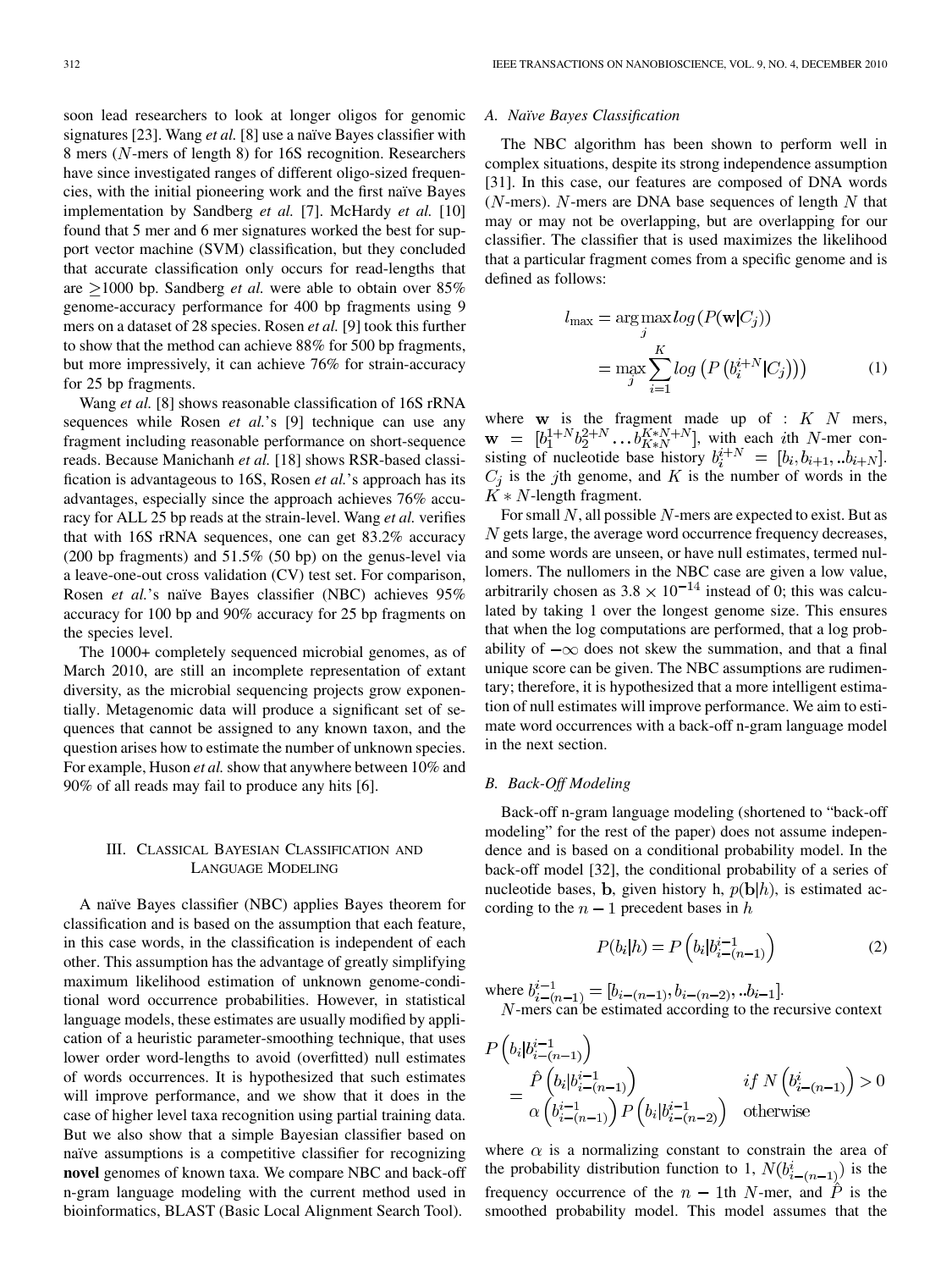frequency occurrences will be used if they exist, otherwise lower order  $N$ -mers will approximate the probability of an unseen  $N$ -mer.

NBC does not take into account the disparities in probability mass of different  $N$ -mer occurrences, especially those  $N$ -mers that do occur to those that do not occur. Therefore, Good–Turing [33] frequency estimator compensates for probability distribution inconsistencies and in effect smooths them to get a better estimate. The derivation will not be explained here, but essentially, a coefficient, based on the previous bases, is multiplied to the conditional probability estimator to discount the probability mass smoothly

$$
\hat{P}\left(b_i|b_{i-(n-1)}^{i-1}\right) = d_N\left(b_{i-(n-1)}^i\right) \frac{N\left(b_{i-(n-1)}^i\right)}{N\left(b_{i-(n-1)}^{i-1}\right)}\tag{3}
$$

The coefficient,  $d_N$ , is determined based on the history of the  $N$ -mer.

#### IV. DATASET

A total of 635 distinct microbial strains, downloaded in 2008, were used. The standard hierarchy of the taxonomy used in this paper is Phyla  $\rightarrow$  Order  $\rightarrow$  Family  $\rightarrow$  Genus  $\rightarrow$  Species  $\rightarrow$ Strains. The 635 microbes belong to 470 distinct species and 260 distinct genera in this dataset. While 66 species contain more than one strain, 89 genera contain more than one strain. This shows that some knowledge will be lacking when it comes to species- and genus- class diversity. The microbial strains genome lengths range from 160 Kbp (base pairs) for Candidatus Carsonella to 13 Mbp for Sorangium Cellulosum.

#### V. RESULTS

Although all the microbial strains that were acquired for training are listed as "completed" in Genbank [36], it is of interest to test the performance of classifiers using partial knowledge. There are many microbial projects only partially completed and listed as microbial "genomes-in-progress" in Genbank. In fact, as of this writing, there are approximately 2 uncompleted microbial genomes for every completed one. Another interesting aspect is that only around 1000 microbes are completely sequenced out of millions in the environment. So we seek to answer the question: Using a subset of microbial genomes for training, is it possible to predict taxonomies of novel genomes?

In this section, we show the comparison of NBC, using full and partial training datasets. The performance of NBC versus the back-off models are shown for partial training data for 635 genomes. Finally, we show how the classifiers perform for identifying various taxonomic levels of novel strains, via cross validation analysis.

# *A. Comparison of Partial Training Sizes on NBC Performance*

To show the effect of training data size on the NBC performance, we test the classifier on three different training data scenarios (shown in Fig. 2): 1) full training-data, 2) 5 Mbp per genome (100  $\times$  50 Kbp fragments), and 3) 1 Mbp per genome  $(100 \times 10$  Kbp fragments). The test fragments were chosen to



Fig. 2. A comparison of varying partial training data sizes on NBC accuracy  $(\%)$  versus taxonomic level. For each of the 635 microbes, the full genomes,  $100 \times 50$  Kbp random fragments (5 Mbp of each genome), and  $100 \times 10$  Kbp random fragments (1 Mbp of each genome) were trained on. The same  $100 \times$ 500 bp fragments per genome were used for each test. This demonstrates that the less training data available for organisms, the lower the accuracy for lower taxonomic levels, but upper levels will still be able to resolve with fairly high accuracy.

be 500 bp long (which is approximately the modal read length from current pyrosequencer technology) [37]. For each genome, 100 test fragments were scored and averaged, totaling 63 500. Because some genomes are shorter than 5 Mbp or 1 Mbp, these genomes are oversampled for these scenarios. This is a comprehensive study of what performance can be expected when all testing genomes come from the training set but only partial genomes are available for training.

The results in Fig. 2 show that when the full training-data is used, the 15 mers perform the best, with little improvement over 12 mers. Significant performance is lost for 9 mers in the full-training data case. 3%–15% (phyla/strains) accuracy is lost when only using 5 Mbp per genome as opposed to the full genome in the training. In this case, it is interesting to note that 12 mers significantly outperform 15 mers. Finally, for the 1 Mbp partial training data, over 40% accuracy is lost as compared to the full training data case for strains (which shows that strain genotype signatures are less likely to be captured). But for phyla-recognition, only 15% accuracy is lost, showing that higher level taxa signatures can still be characterized with less training data and 9 mers/12 mers perform significantly better with less training data than 15 mers.

# *B. NBC Versus Back-Off Using Partial Training Data for the 635 Microbial Genomes*

In order to compare NBC to back-off models, the partialtraining set of 1 Mbp per genome (100  $\times$  10 Kbp fragments) and test set of  $100 \times 500$  bp fragments per genome were used. As noted before, NBC does not perform optimally with 15 mers with this training database. In Table II, the accuracy of 9 mers versus 15 mers for both NBC and back-off models are compared. As shown in Fig. 2, NBC's performance degrades with 15 mers. The interesting aspect here is that the back-off model improves performance for genus level and higher. In fact, the back-off models for 9 mers perform better than the 12 mer-NBC for the levels of Order (NBC 12 mers: 75.6% versus back-off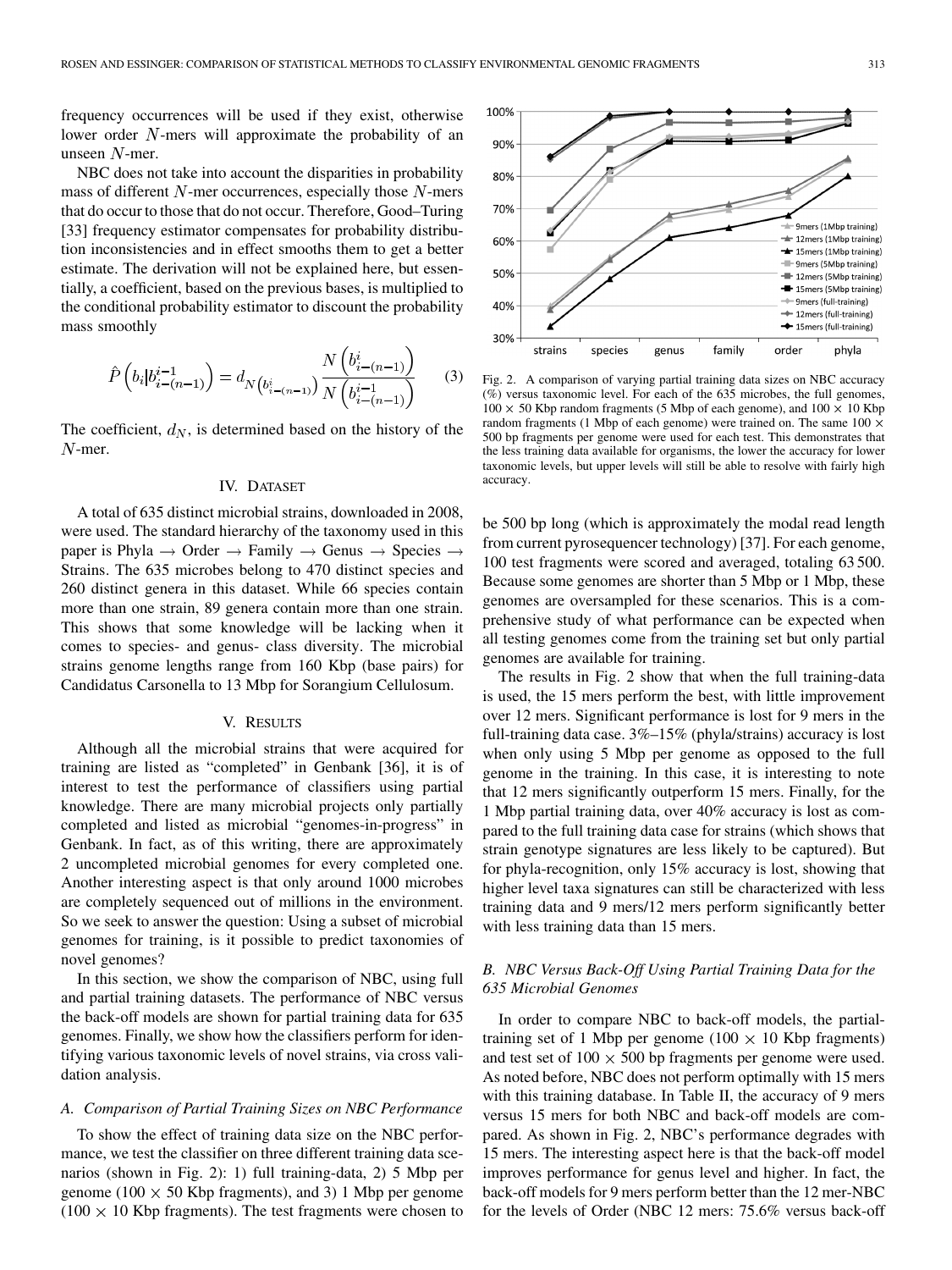THE TAXONOMIC CLASSIFICATION OF 100 500 bp FRAGMENTS COMING FROM 635 GENOMES. ALL 635 GENOMES THAT WERE TESTED WERE ALSO TRAINED ON BUT WITH ONLY  $100 \times 10$  Kbp (1 Mbp) PARTIAL DATA. IF SOME AMBIGUOUS HITS FOR BLAST ARE INCORRECT, THE MATCH IS MARKED AS INCORRECT. THIS TABLE DEMONSTRATES THAT BACK-OFF MODELING CAN IMPROVE PERFORMANCE FOR RECOGNITION OF GENOMES THAT WERE ONLY PARTIALLY TRAINED ON (e.g. INCOMPLETE GENOMES), AND THAT NBC OUTPERFORMANCES BLAST BY 5–10%

TABLE II

|                | 9 <sub>mers</sub> | 9 <sub>mers</sub> | 15 <sub>mers</sub> | 15 <sub>mers</sub> | <b>BLAST</b> |
|----------------|-------------------|-------------------|--------------------|--------------------|--------------|
|                | (NBC)             | (Back-off)        | (NBC)              | (Back-off)         |              |
| <b>Strains</b> | 39.9%             | 37.0%             | 33.6%              | 25.3%              | 27.4%        |
| <b>Species</b> | 55.0%             | 52.9%             | 48.3%              | 38.3%              | 44.0%        |
| Genus          | 66.8%             | 67.8%             | 61.1%              | 44.9%              | 61.1%        |
| Family         | 69.7%             | $71.1\%$          | 64.1%              | 46.4%              | 65.7%        |
| Order          | 73.8%             | 76.0%             | 67.9%              | 49.4%              | 70.0%        |
| Phyla          | 85.0%             | $87.1\%$          | 80.1%              | 67.8%              | 82.0%        |

TABLE III SPECIES AND GENUS FIVEFOLD CROSS VALIDATION USING THE FULL GENOME TRAINING DATA. NBC PERFORMS BETTER THAN BLAST BY 1% FOR THE FINE RESOLUTION OF SPECIES WHILE BLAST OUTPERFORMS NBC BY 5% FOR GENERA

|            | Species 5-CV (77 strains) |                                                                                                    | Genus 5-CV (216 strains) |                    |
|------------|---------------------------|----------------------------------------------------------------------------------------------------|--------------------------|--------------------|
|            | 9 <sub>mers</sub>         | 15 <sub>mers</sub>                                                                                 | 9 <sub>mers</sub>        | 15 <sub>mers</sub> |
| NBC        |                           | $\left \frac{85.8\% \pm 1.1\%}{97.3\% \pm 1.1\%}\right 75.6\% \pm 2.7\%}{81.2\% \pm 4.6\%}\right $ |                          |                    |
|            |                           | $\ \text{Back-off}\ $ 53.5% $\pm$ 3.6% 84.5% $\pm$ 2.8% $\ $ 58.2% $\pm$ 4.3% 45.3% $\pm$ 5.6%     |                          |                    |
| $  $ BLAST | $96.1\% \pm 0.6\%$        |                                                                                                    | $86.4\% \pm 1.9\%$       |                    |

9 mers: 76%) and Phyla (NBC 12 mers: 85.6% versus back-off 9 mers: 87.1%). It is hypothesized that the back-off models help smooth out some of the missing information.

#### *C. Cross Validation Analysis for Taxonomic Classification*

In this section, we wish to answer the question that if we have a partially populated database representing a finite set of taxa, with what accuracy can novel strains be classified into various taxonomic-"resolutions"? The full genomes were used in the training data, and again 500 bp fragments were used for testing. Yet for this time, datasets that have sufficient representations of various taxonomic levels are carefully selected, and "test strains" are left out each trial and evaluated to see how well they are classified into the sufficiently represented taxonomies. The results are compared to BLAST that also only contains the "training genomes" in its database and have test-strain fragments as the query sequences.

*1) Species:* Nine species-classes have five or more example strains, and therefore we determine fivefold cross validation to be sufficient for this small dataset. The 9 species-classes, containing 77 strains (approximately 8–9 strains per species), are selected. For each fivefold cross validation set, about 62 strains are trained on while about 15 strains are left out (approximately 1/5 of each class, or 1–2 strains per species are left out for each trial).

The results in Table III show that compared to the language models, NBC using 15 mers has the highest accuracy, with 97.3% and is slightly better than BLAST's 96.1%. The back-off model in this case receive considerably reduced performance. For both 9 mers and 15 mers, performance decreases by using a back-off model.

TABLE IV PHYLA FIVEFOLD CROSS VALIDATION USING THE FULL GENOME TRAINING DATA. THE BEST PERFORMANCE IS BLAST BUT ONLY 2% BETTER THAN NBC

| Phyla 5-CV (100 strains) |                    |                    |  |  |
|--------------------------|--------------------|--------------------|--|--|
|                          | 9 <sub>mers</sub>  | 15 <sub>mers</sub> |  |  |
| <b>NBC</b>               | $82.2\% \pm 5.4\%$ | $78.6\% \pm 6.5\%$ |  |  |
| Back-off                 | $81.6 \pm 5.1\%$   | $61.6\% \pm 8.4\%$ |  |  |
| <b>BLAST</b>             | $84\% \pm 4.1\%$   |                    |  |  |

Previously, species fivefold cross validation was also compared for 25 bp sequences, and performed with  $90.2\% \pm$ 1.2% accuracy while BLAST performed at  $89.2\% \pm 1.9\%$ [9]. This demonstrates that as long as species-classes are well-represented, that new species can be predicted with high accuracy. Also, NBC classifies better when the resolution of the taxonomy is fine (e.g. species). In fact, for strain resolution, BLAST is only able to resolve 67% of the strains uniquely while NBC achieves 75% [9]. It is hypothesized that NBC is able to learn the tight clusterings of lower level classes better than the large umbrella (large variance) of higher level taxa.

*2) Genera:* In order to get a reasonable sample of strains for genus-level fivefold cross validation analysis, we selected strains that have at least 10 strains per genera. There are 15 such genera that meet this criterion and on average, 2–3 strains can be left out of the training per run, to give a fair fivefold cross validation. The 15 genera contain 216 strains (almost 1/3 of the original dataset). For each cross validation set, around 173 strains (11–12 strains per genus) are trained on and around 43 strains (2–3 strains) are left out for each trial.

The results in Table III show that out of the composition methods, NBC using 15 mers perform the best, and the back-off models only degrade performance. BLAST outperforms NBC by about 5%.

*3) Phyla:* For the phyla dataset, 100 strains were chosen that represent 4 phyla (2 well-represented and 2 underrepresented): proteobacteria, firmicutes, cyanobacteria, and tenericutes. The proteobacteria phyla contains 42 strains, 39 species, 20 genera, and 17 orders. The firmicutes phyla contains 36 strains, 29 species, 20 genera, and 16 orders. The cyanobacteria phyla contains 14 strains, 9 species, 4 genera, and 4 orders. The smallest phyla contians 8 strains, 4 species, 1 genus, and 1 order. Approximately 1/5 of each phyla was left out for each trial.

The results in Table IV show that 9 mers actually perform better for phyla recognition than 15 mers. In fact, NBC obtains similar performance to BLAST for this scenario. Interestingly, the back-off model for the 15 mers does almost as well as NBC in this case. It is surprising to note that although the phyla are sufficiently represented, the maximum performance is 84% recognition, and this demonstrates that not even BLAST results should be held as a ground-truth. Also, as the fragments are classified higher in taxonomy, the accuracy drops, and this is contrary to intuition that it would be easier to classify fragments at least in to the highest taxonomic level. Finally, it is of note that as in the case of partial training data, lower order  $N$ -mers (in this case 9 mers rather than 15 mers), perform better and thus show that particular  $N$ -mer order may need to be optimized for taxonomic level.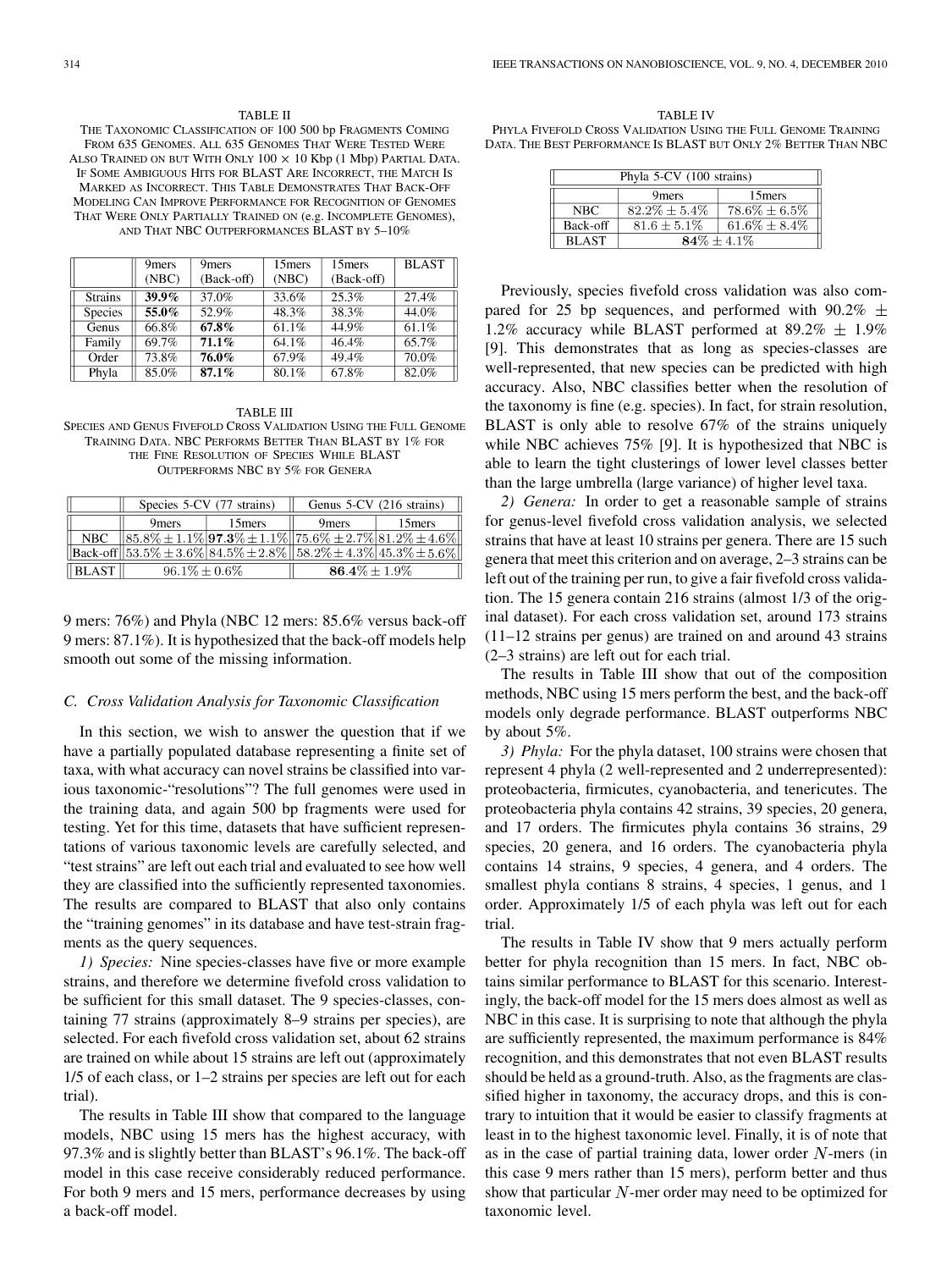## VI. CONCLUSIONS

In this paper, we demonstrate that composition-based classifiers, such as the NBC and back-off n-gram language models, are promising for the taxonomic binning problem of metagenomics. NBC obtains better results for lower taxonomic levels, and back-off modeling can improve performance for partial training data which arises in the case of incomplete or partially sequenced genomes. To simulate the situation where new genomes may need to be classified, cross validation tests demonstrate that reasonable accuracy for new genomic fragments can be obtained, as long as the respective taxonomic classes are well-represented. Interestingly, different Nmer sizes may do better for different levels (as seen with Phyla), and this parameter may need to be optimized. While we only focus on 500 bp in this paper for consistent comparison, we have previously evaluated classifier performance across several fragment sizes, and find that performance does not significantly decrease for 100 bp and 25 bp fragments. Therefore, statistical models can obtain reasonable results for shorter reads for full genomes and have an advantage over BLAST for partial knowledge in the case of incomplete genomes.

#### ACKNOWLEDGMENT

The authors would like to acknowledge the SRILM toolkit at SRI International for easing the implementation of the back-off models.

#### **REFERENCES**

- [1] J. Handelsman*, Committee on Metagenomics: Challenges and Functional Applications*. Washington, DC: National Academy Press, 2007.
- [2] S. F. Altschul, W. Gish, W. Miller, E. W. Myers, and D. J. Lipman, "Basic local alignment search tool," *J. Mol. Biol.*, vol. 215, pp. 403–410, 1990.
- [3] K. E. Wommack, J. Bhavsar, and J. Ravel, "Metagenomics: Read length matters," *Appl. Environ. Microbiol.*, vol. 74, no. 5, pp. 1453–1463, 2008.
- [4] A. V. Lukashin and M. Borodovsky, "Genemark.hmm: New solutions for gene finding," *Nucleic Acids Res.*, vol. 26, no. 4, pp. 1107–1115, 1997.
- [5] T. P. Curtis, W. T. Sloan, and J. W. Scannell, "Estimating prokaryotic diversity and its limits," *Proc. Nat. Acad. Sci. USA*, 2002.
- [6] D. E. Huson, A. F. Auch, J. Qi, and S. C. Schuster, "Megan analysis of metagenomic data," *Genome Res.*, 2007.
- [7] R. Sandberg, G. Winberg, C. I. Bränden, A. Kaske, I. Ernberg, and J. Cöster, "Capturing whole-genome characteristics in short sequences using a naïve bayesian classifier," *Genome Res.*, vol. 11, no. 8, pp. 1404–1409, 2001.
- [8] Q. Wang, G. Garrity, J. M. Tiedje, and J. R. Cole, "Naive bayes classifier for rapid assignment of rrna sequences into the new bacterial taxonomy," *Appl. Environ. Microbiol.*, pp. 5261–5267, 2007.
- [9] G. L. Rosen, E. M. Garbarine, D. A. Caseiro, R. Polikar, and B. A. Sokhansanj, "Metagenome fragment classification using *n*-mer frequency profiles," *Hindawi Adv. Bioinf.*, Nov. 2008, Art. ID 205969.
- [10] A. C. McHardy, H. G. Martín, A. Tsirigos, P. Hugenholtz, and I. Rigoutsos, "Accurate phylogenetic classification of variable-length dna fragments," *Nature Methods*, vol. 4, pp. 63–72, 2007.
- [11] L. B. Koski and G. B. Golding, "The closest blast hit is often not the nearest neighbor," *J. Mol. Evol.*, vol. 52, no. 6, pp. 540–542, 2001.
- [12] Venter, K. Remington, J. F. Heidelberg, A. L. Halpern, D. Rusch, J. A. Eisen, D. Wu, I. Paulsen, K. E. Nelson, W. Nelson, D. E. Fouts, S. Levy, A. H. Knap, M. W. Lomas, K. Nealson, O. White, J. Peterson, J. Hoffman, R. Parsons, H. Baden-Tillson, C. Pfannkoch, Y. H. Rogers, and H. O. Smith, "Environmental genome shotgun sequencing of the Sargasso Sea," *Science*, vol. 304, no. 5667, pp. 66–74, 2004.
- [13] S. L. Havre, B. J. Webb-Robertson, A. Shah, C. Posse, B. Gopalan, and F. J. Brockma, "Bioinformatic insights from metagenomics through visualization," in *Proc. Comput. Syst. Bioinf. Conf.*, 2005, pp. 341–350.
- [14] S. Neph and M. Tompa, "Microfootprinter: A tool for phylogenetic footprinting in prokaryotic genomes," *Nucleic Acids Res.*, vol. 34, no. 366–368, 2006.
- [15] M. Pignatelli, G. Aparicio, I. Blanquer, V. Hernández, A. Moya, and J. Tamames, "Metagenomics reveals our incomplete knowledge of global diversity," *Bioinformatics*, vol. 24, no. 18, pp. 2124–2125, 2008.
- [16] A. Andersson, M. Lindberg, H. Jakobsson, F. Bäckhed, P. Nyrén, and L.Engstrand, "Comparative analysis of human gut microbiota by barcoded pyrosequencing," *PLoS ONE*, vol. 3, no. 7, 2008.
- [17] M. L. Tress, D. Cozzetto, A. Tramontano, and A. Valencia, "An analysis of the Sargasso Sea resource and the consequences for database composition," *BMC Bioinf.*, vol. 7, no. 213, 2006.
- [18] C. Manichanh, C. E. Chapple, L. Frangeul, K. Gloux, R. Guigo, and J. Dore, "A comparison of random sequence reads versus 16s rdna sequences for estimating the biodiversity of a metagenomic library," *Nucleic Acids Res.*, vol. 36, no. 16, pp. 5180–5188, 2008.
- [19] K. Mavromatis, N. Ivanova, K. Barry, H. Shapiro, E. Goltsman, A. C. McHardy, I. Rigoutsos, A. Salamov, F. Korzeniewski, M. Land, A. Lapidus, I. Grigoriev, P. Richardson, P. Hugenholtz, and N. C. Kyrpides, "Use of simulated data sets to evaluate the fidelity of metagenomic processing methods," *Nature Methods*, vol. 4, pp. 495–500, 2007.
- [20] S. Karlin and C. Burge, "Dinucleotide relative abundance extremes: A genomic signature," *Trends Genet.*, vol. 11, pp. 283–290, 1995.
- [21] S. Karlin, J. Mrazek, and A. M. Campbell, "Compositional biases of bacterial genomes and evolutionary implications," *J. Bacteriol.*, vol. 179, pp. 3899–3913, 1997.
- [22] H. Nakashima, M. Ota, K. Nishikawa, and T. Ooi, "Genes from nine genomes are separated into their organisms in the dinucleotide composition space," *DNA Res.*, vol. 5, pp. 251–259, 1998.
- [23] P. J. Deschavanne, A. Giron, J. Vilain, G. Fagot, and B. Fertil, "Genomic signature: characterization and classification of species assessed by chaos game representation of sequences," *Mol. Biol. Evol.*, vol. 16, pp. 1391–1399, 1999.
- [24] T. Abe, S. Kanaya, M. Kinouchi, Y. Ichiba, T. Kozuki, and T.Ikemura, "Informatics for unveiling hidden genome signatures," *Genome Res.*, vol. 13, pp. 693–702, 2003.
- [25] D. T. Pride, , R. J. Meinersmann, T. M. Wassenaar, and M. J. Blaser, "Evolutionary implications of microbial genome tetranucleotide frequency biases," *Genome Res.*, vol. 13, pp. 145–158, 2003.
- [26] H. Teeling, J. Waldmann, T. Lombardot, M. Bauer, and F. O. Glockner, "Tetra: A web-service and a stand-alone program for the analysis and comparison of tetranucleotide usage patterns in dna sequences," *BMC Bio.*, vol. 5, no. 163, 2004.
- [27] T. Abe, H. Sugawara, M. Kinouchi, S. Kanaya, and T. Ikemura, "Novel phylogenetic studies of genomic sequence fragments derived from uncultured microbe mixtures in environmental and clinical samples," *DNA Res.*, vol. 12, pp. 281–290, 2005.
- [28] B. Fertil, M. Massin, S. Lespinats, C. Devic, P. Dumee, and A. Giron, "Genstyle: Exploration and analysis of dna sequences with genomic signature," *Nucleic Acids Res.*, vol. 33, 2005.
- [29] G. L. Rosen, "Examining coding structure and redundancy in DNA," *IEEE Eng. Med. Biol. Mag.*, vol. 25, no. 1, pp. 62–68, Jan./Feb. 2006, Special Issue on Communication Theory, Coding Theory, and Molecular Biology.
- [30] M. Akhtar, J. Epps, and E. Ambikairajah, "Signal processing in sequence analysis: Advances in eukaryotic gene prediction," *IEEE Sel. Topics Signal Process.*, vol. 2, no. 3, pp. 310–321, 2008.
- [31] I. Rish, "An empirical study of the naive Bayes classifier," in *Proc. IJCAI-01Workshop Empirical Methods Artif. Intell.*, 2001, pp. 41–46.
- [32] I. Zitouni and H.-K. J. Kuo, "Effectiveness of the backoff hierarchical class n-gram language models to model unseen events in speech recognition," in *Proc. IEEE Workshop Autom. Speech Recog. Understand.*, 2003, pp. 560–565.
- [33] S. F. Chen and J. T. Goodman, "An empirical study of smoothing techniques for language modeling," in *Proc. 34th Annu. Meet. Assoc. Comput. Linguistics*, 1996, pp. 310–318.
- [34] W. Gerlach, S. Jünemann, F. Tille, A. Goesmann, and J. Stoye, "Webcarma: A web application for the functional and taxonomic classification of unassembled metagenomic reads," *BMC Bioinf.*, vol. 10, no. 430, 2009.
- [35] H. M. Monzoorul, T. S. Ghosh, D. Komanduri, and S. S. Mande, "Sortitems: Sequence orthology based approach for improved taxonomic estimation of metagenomic sequences," *Bioinformatics*, vol. 25, no. 14, pp. 1722–1730, 2009.
- [36] GenBank: National Center for Biotechnology Database [Online]. Available: http://www.ncbi.nlm.nih.gov 2009
- [37] 454 Sequencing: Products and solutions [Online]. Available: http:// www.454.com/products-solutions/system-features.asp#titanium